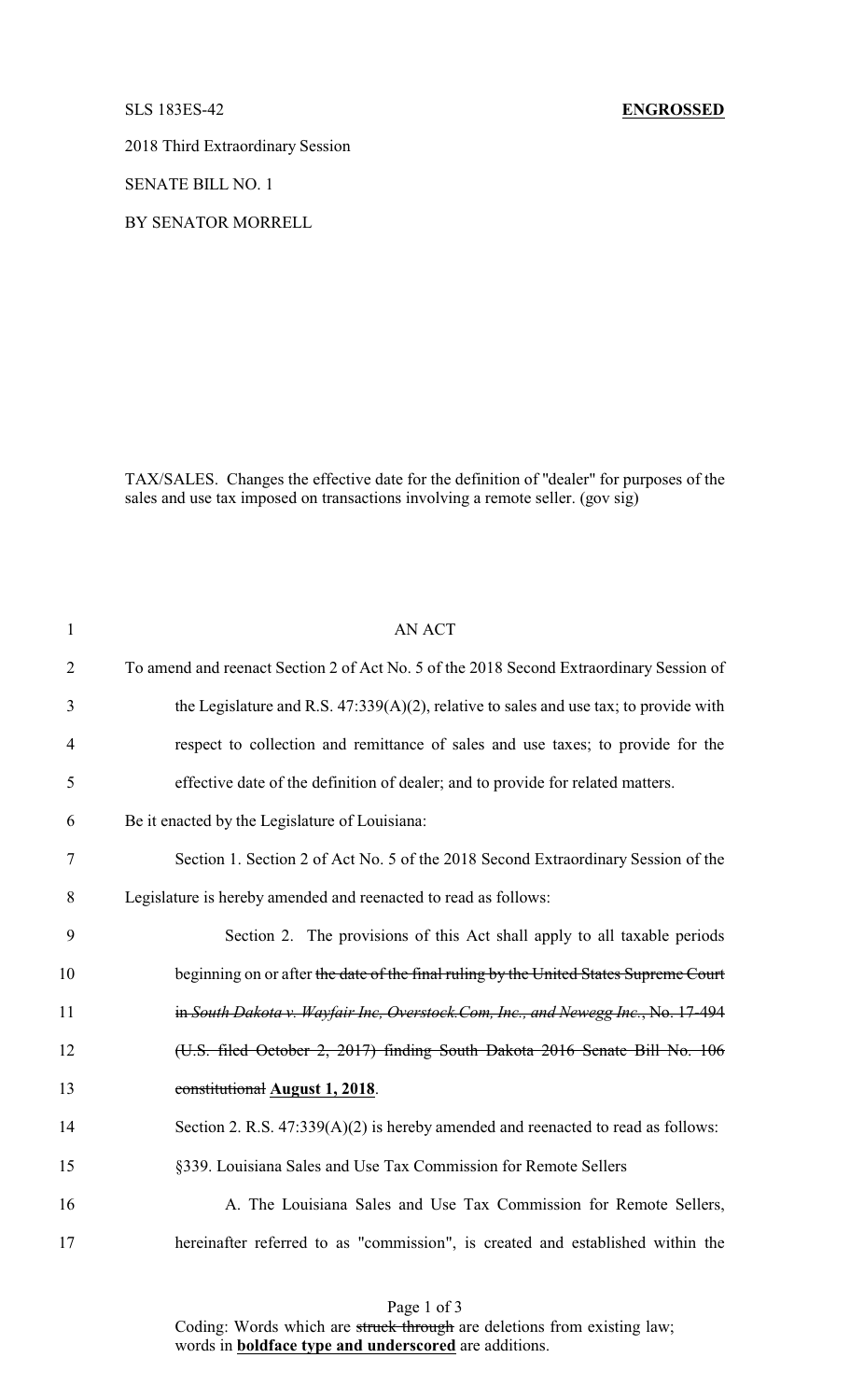| $\mathbf{1}$   | Department of Revenue for the administration and collection of the sales and use tax          |
|----------------|-----------------------------------------------------------------------------------------------|
| $\overline{2}$ | imposed by the state and political subdivisions with respect to remote sales. The             |
| 3              | commission shall:                                                                             |
| $\overline{4}$ | $*$<br>$\ast$<br>$\ast$                                                                       |
| 5              | (2) Serve as the single entity in Louisiana to require remote sellers and their               |
| 6              | designated agents to collect from customers and remit to the commission, sales and            |
| 7              | use taxes on remote sales sourced to Louisiana on the uniform Louisiana state and             |
| 8              | local sales and use tax base established by Louisiana law with respect applicable             |
| 9              | pursuant to any federal law as may be enacted by the United States Congress or                |
| 10             | final ruling by the United States Supreme Court authorizing states to require remote          |
| 11             | sellers to collect and remit state and local sales and use taxes on their sales in each       |
| 12             | state, except those remote sellers who qualify for exceptions as may be provided by           |
| 13             | federal law.                                                                                  |
| 14             | $\ast$<br>$\ast$<br>$\ast$                                                                    |
| 15             | Section 3. Any provision of Chapter 2-E of Subtitle II of Title 47 of the Louisiana           |
| 16             | Revised Statutes of 1950 requiring a federal law to be enacted or effective for the provision |
| 17             | to become effective shall be effective as of June 21, 2018.                                   |
| 18             | Section 4. This Act shall become effective upon signature by the governor or, if not          |
| 19             | signed by the governor, upon expiration of the time for bills to become law without signature |
| 20             | by the governor, as provided by Article III, Section 18 of the Constitution of Louisiana. If  |
| 21             | vetoed by the governor and subsequently approved by the legislature, this Act shall become    |
| 22             | effective on the day following such approval.                                                 |
|                |                                                                                               |

The original instrument and the following digest, which constitutes no part of the legislative instrument, were prepared by Leonore Heavey.

## DIGEST SB 1 Engrossed 2018 Third Extraordinary Session Morrell

Present law defines "dealer" as a person who does not have a physical presence in the state and who sells for delivery into La. tangible personal property, products transferred electronically, or services, if either:

(1) The person's gross revenue from sales in La. exceeds \$100,000; or

(2) The person engaged in 200 or more separate transactions in La.

Page 2 of 3

Coding: Words which are struck through are deletions from existing law; words in **boldface type and underscored** are additions.